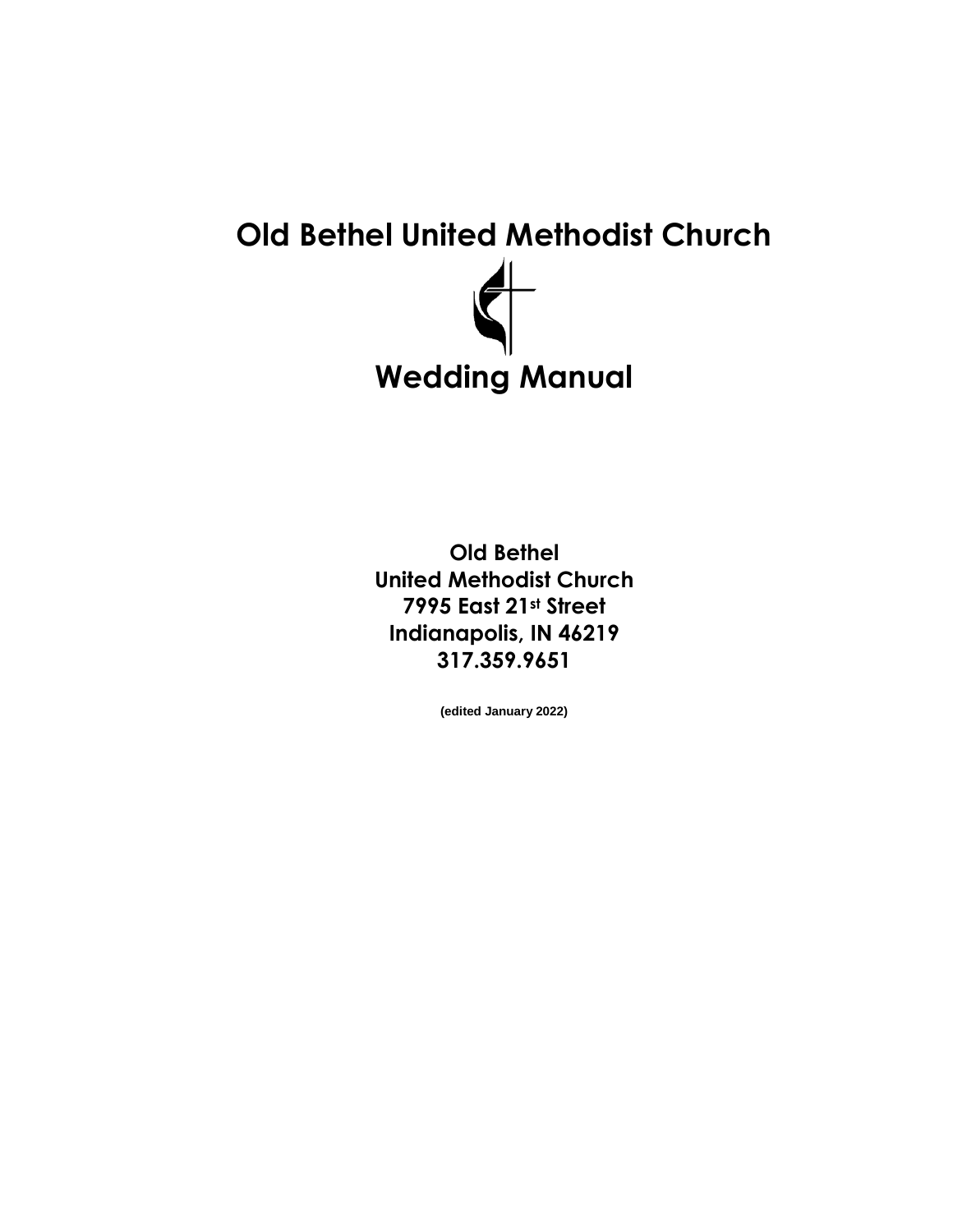#### **Welcome**

Recognizing the sacredness of the marriage relationship, we are pleased you are considering having your wedding at Old Bethel United Methodist Church.

We believe marriage is God's plan. God made us for relationship. We pray that you not only seek God's blessing for the wedding ceremony, but seek God's presence daily.

#### **Marriage is established by God as a covenant and not a contract.**

- · A Covenant is based on trust between parties; a contract is based on distrust.
- · A Covenant is based on unlimited responsibility; a contract is based on limited liability.
- · A Covenant cannot be broken if new circumstances occur; a contract can be voided by mutual consent.

#### **What The Bible says about Marriage:**

| Genesis 2:18-24:        | Marriage is God's idea                                                          |
|-------------------------|---------------------------------------------------------------------------------|
| Genesis 24:58-60:       | Commitment is essential to a successful marriage                                |
| Song of Solomon 4:9-10: | Romance is important                                                            |
| Jeremiah 33:10-11:      | Marriage holds times of great joy                                               |
| Malachi 2:14-15:        | Marriage creates the best environment for raising children                      |
| Matthew 5:32:           | Unfaithfulness breaks the bond of trust, the foundation<br>of all relationships |
| Matthew 19:6:           | Marriage is permanent                                                           |
| Romans 7:2-3:           | Ideally, only death can dissolve marriage                                       |
| Ephesians 5:21-33:      | Marriage is based on the principle practice of love, not<br>feelings            |
| Ephesians 5:23 & 32:    | Marriage is a living symbol of Christ and the church                            |
| Hebrews 13:4:           | Marriage is good and honorable                                                  |

Jesus said: "Have you not read that he who made them from the beginning made them male and female, and said, 'For this reason a man shall leave his father and mother and be joined to his wife, and the two shall become one?' So they are no longer two but one. What therefore God has joined together, let no man put asunder." -Matthew 19:4-6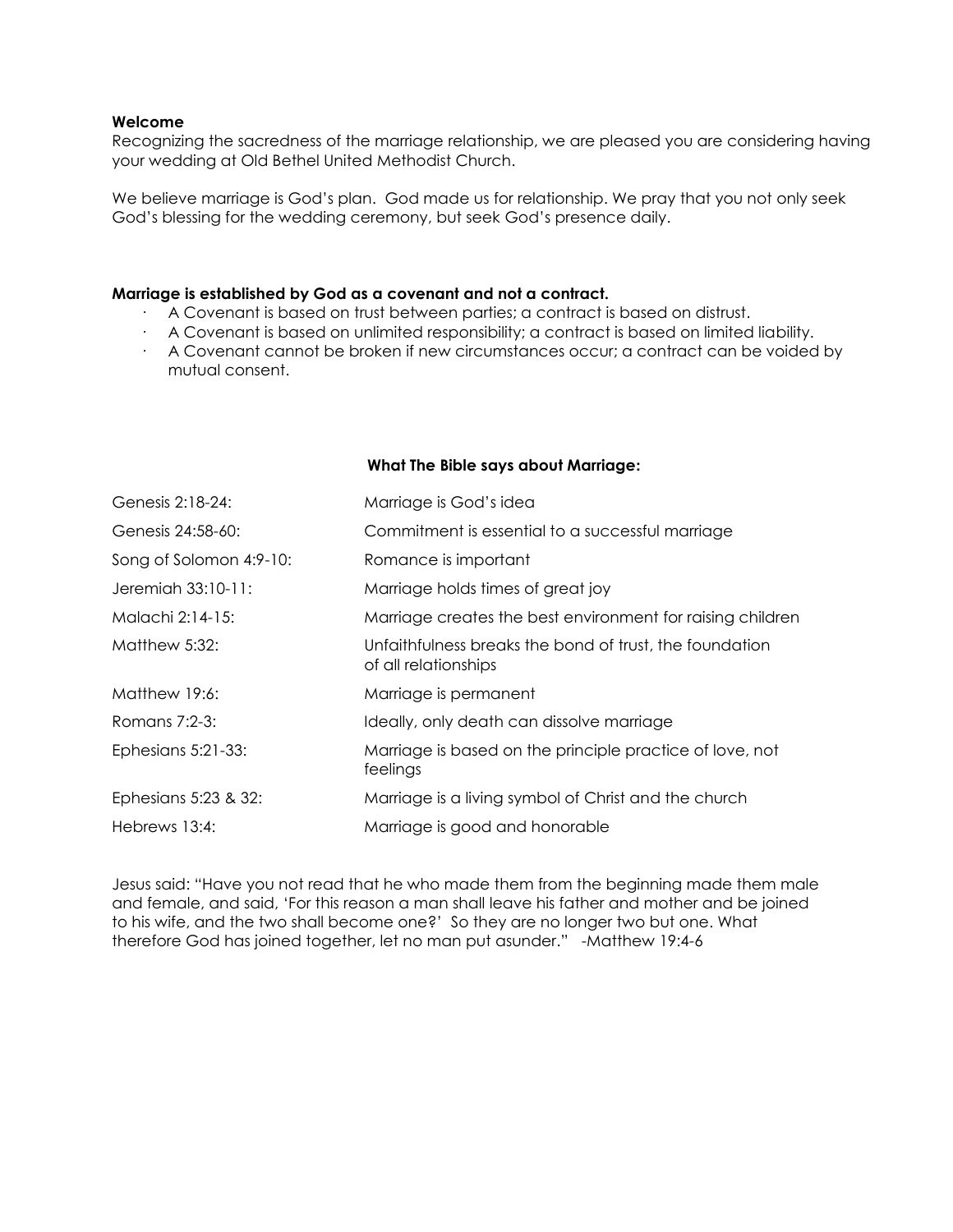#### **Old Bethel United Methodist Church Wedding Policy**

Congratulations on your engagement! We are delighted that you are considering Old Bethel United Methodist Church for your Christian wedding ceremony. We hope the beauty of the Sanctuary will be just the sacred setting that you are seeking for your wedding covenant. The members and staff welcome the privilege of sharing in this profound experience in your life. A Christian wedding is a covenant relationship between the bride and groom and God. For that reason, we welcome and encourage you to participate in the life of the Old Bethel congregation.

The following policy has been prepared to give you as many details as possible as you plan for your wedding ceremony. **This policy must be read in full prior to booking your wedding as these policies outline the ways in which you, your vendors and the church will work together.**

#### **I. SCHEDULING**

- Contact the church Administrative Assistant at 317-359-9651 to schedule your wedding. Availability of the church and clergy will be determined within five business days of the initial contact. After availability is determined the wedding coordinator will be in contact with the couple and the church will hold the confirmed date for 10 days.
- Upon receipt of the \$200.00 non-refundable deposit, made out to Old Bethel United Methodist Church, your wedding date will be secured on the wedding schedule.
- A wedding date should not be set, receptions arranged or invitations printed until confirmation with the wedding coordinator.
- OBUMC will schedule Saturday weddings at four hours intervals, the latest being 5:30pm.
- Each wedding party will have a maximum of 3 ½ hours use of the church; **2 hours before the ceremony and 2 hours following the start of the wedding service, or an equivalent of 4 hours total.**
- Rooms will be assigned for use by the wedding party. Requests for use of additional rooms may be arranged, for an additional fee, prior to the wedding rehearsal through the wedding coordinator. All rooms must be picked up prior to departure.

#### **II. PERSONNEL**

It is expected that a pastor from Old Bethel UMC will officiate at your wedding ceremony. Ordained United Methodist clergy may officiate at the invitation of the lead pastor of Old Bethel. Inviting a guest pastor to participate in your wedding with the pastor from Old Bethel must be done **within 90 days of booking your wedding** and cleared with the pastor assigned to your wedding. **The Old Bethel pastor will do vows, rings and declaration of marriage.** The guest pastor will do everything else.

- The church wedding coordinator will be present for the wedding rehearsal and wedding ceremony.
- All wedding rehearsals will take place at 5:30pm on the evening prior to the wedding, unless the officiating pastor schedules a different time with the couple.
- The bride must notify the church wedding coordinator if you are using a bridal consultant or wedding planner.
- The church wedding coordinator and pastor are in charge of all aspects of the rehearsal and wedding ceremony.
- The church organist will play at all weddings and will work with other soloists and ensembles.
- The church custodian will set up prior to and clean up after your wedding. All items that appear to be disposable will be cleared from the dressing areas of the bride and groom as well as the Sanctuary. Should the clean-up time exceed three and one-half hours, the bride and groom will be charged an additional fee of \$25.00 per hour.
- The attached fee schedule outlines the staffing costs paid by the wedding party.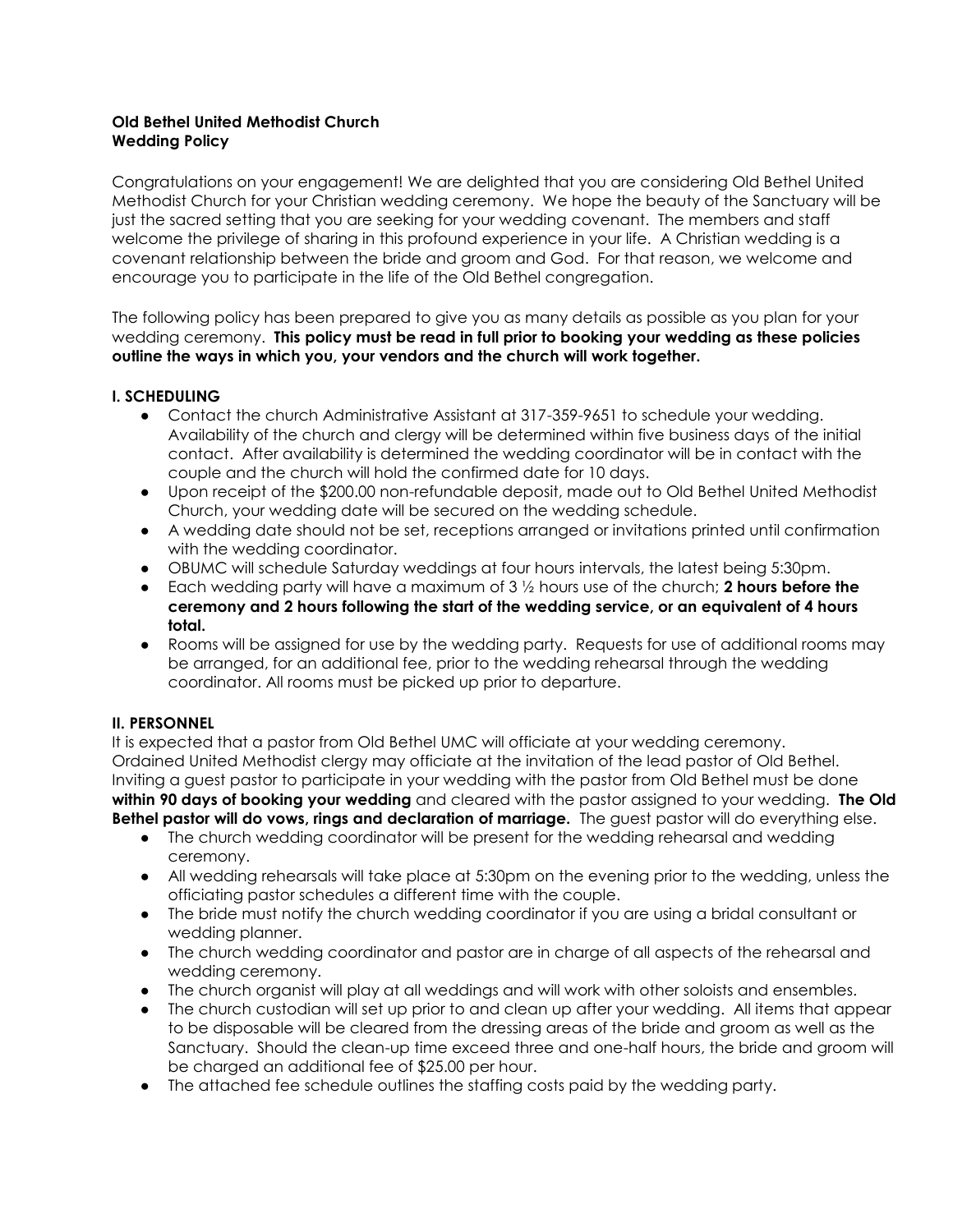#### **III. PREMARITAL COUNSELING/WEDDING PLANNING**

Upon confirmation of wedding date, couples must participate in premarital counseling. We take marriage seriously and believe that premarital work helps continue a firm foundation. The cost is \$35 for the inventory assessment and 3-4 sessions at \$65 per session.

At the Lead Pastor's discretion and with their approval, the couple may schedule premarital counseling, with a certified counselor, personal pastor/clergy member, or other premarital class offered through another church or counseling service. A signed document of completion is required one month prior to the wedding date. If premarital counseling is not completed Old Bethel reserves the right to postpone wedding. If cost is prohibitive, OBUMC will work with couple to accomplish this essential step towards marriage.

Thirty days prior to wedding date the officiating pastor meets with couple to plan the wedding. Wedding bulletins **MAY NOT** be sent to print until the couple and pastor determine the order of ceremony. If the bulletin must be sent to print more than 30 days prior to the wedding, the wedding order must be set by pastor via email.

#### **IV. SMOKING, ALCOHOL, DRUGS**

The use of any tobacco product, alcoholic beverage or chemical substance is **STRICTLY PROHIBITED** in the church building or on its premises. **Upon detection of the presence, use, or symptoms of use of alcoholic/drug products by members of the wedding party (including family), the officiating pastor has the discretion to refuse to perform the wedding, and/or ask participants to not participate. If this is the case, all fees paid will not be refunded.** 

#### **V. MUSIC FOR YOUR CEREMONY**

Many couples want to include the singing of appropriate hymns of joy, prayer and blessings. Some couples wish to use personal music selections rather than traditional selections during the processionals and recessionals. Old Bethel is truly blessed with talented musicians and they can assist you with these choices. Only Old Bethel Staff musicians will play the organ for your ceremony. If OBUMC staff musician are not available, they will secure a qualified musician. The piano can not be moved.

- Music should be appropriate for the worship setting
- Popular music may be suitable for the rehearsal dinner or reception
- Some popular music may be acceptable if used in the pre-processional time frame
- All music must be approved by an Old Bethel musician
- Instrumental music of all types is welcome
- Old Bethel's musicians will not be present for the wedding rehearsal, but will gladly meet with couples by advance appointment
- Music should be sent to the accompanist two months in advance
- Soloist are responsible for scheduling rehearsal time with our staff musicians
- Sound technicians will assist with CDs, taped music and sound system for your ceremony music. They are not present at the rehearsal
- All fees must be paid 30 days prior to the wedding.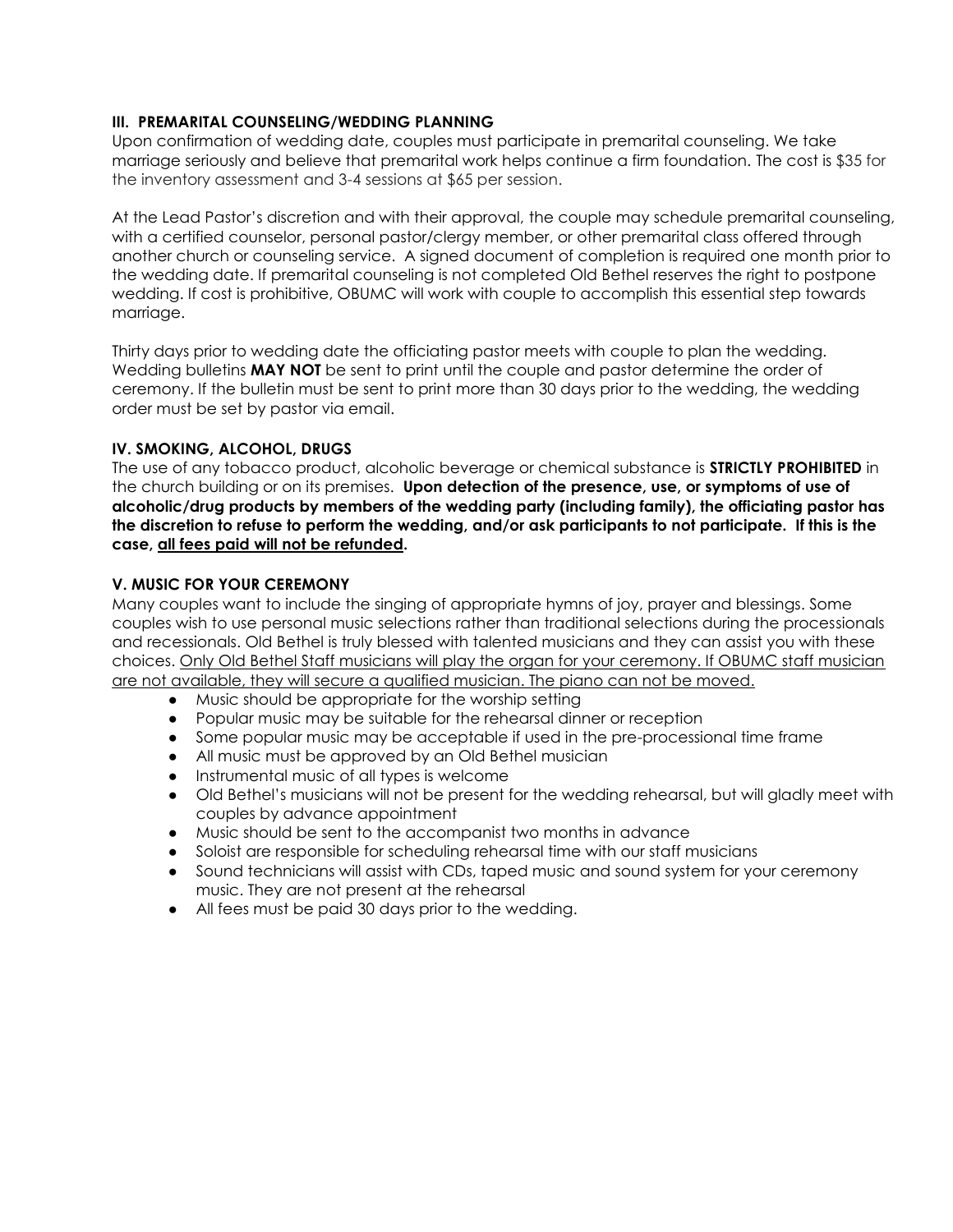#### **VI. DECORATIONS**

Flowers, candles and other decorations are welcome for the ceremony with the following restrictions:

- No tape of any kind is to be used in affixing or hanging decorations from the end of the pew. The attachment of bows, greenery and any other floral pieces shall be attached with cloth ribbon or elastic.
- The cross and candlesticks will remain in place.
- Unity candles or sand ceremony items may be used.
- We do not allow the use of aisle runners in the Sanctuary.
- The bride and groom may also provide memorial candles for the altar.
- Immediately following the wedding ceremony, removal of all pew decorations, unity candles, sand ceremony items, guest book, extra programs etc., is required. A florist or family member should be assigned this task. Items left behind will be discarded.
- Liturgical decorations used by the church during Advent, Lent or other special times of the year will remain in place and may not be removed for the wedding. The altar cloth will be white for all weddings. No furniture may be moved in the Sanctuary.
- Artificial petals are to be used by a flower girl in the Sanctuary.
- There are 17 pews on each side of the center aisle.
- Old Bethel has 12 wooden pew torches with glass globes. As a fire safety concern, flowers must be attached to the bottom of the torch.
- Greenery or flowers may be attached only to our 15 circular candelabras.
- No balloons in the Sanctuary or Narthex.
- As the couple exits the church following the ceremony, bubbles and fresh flower petals are allowed. Balloons, rice, confetti, fireworks, glitter products or any product that is not biodegradable is not permitted.
- ●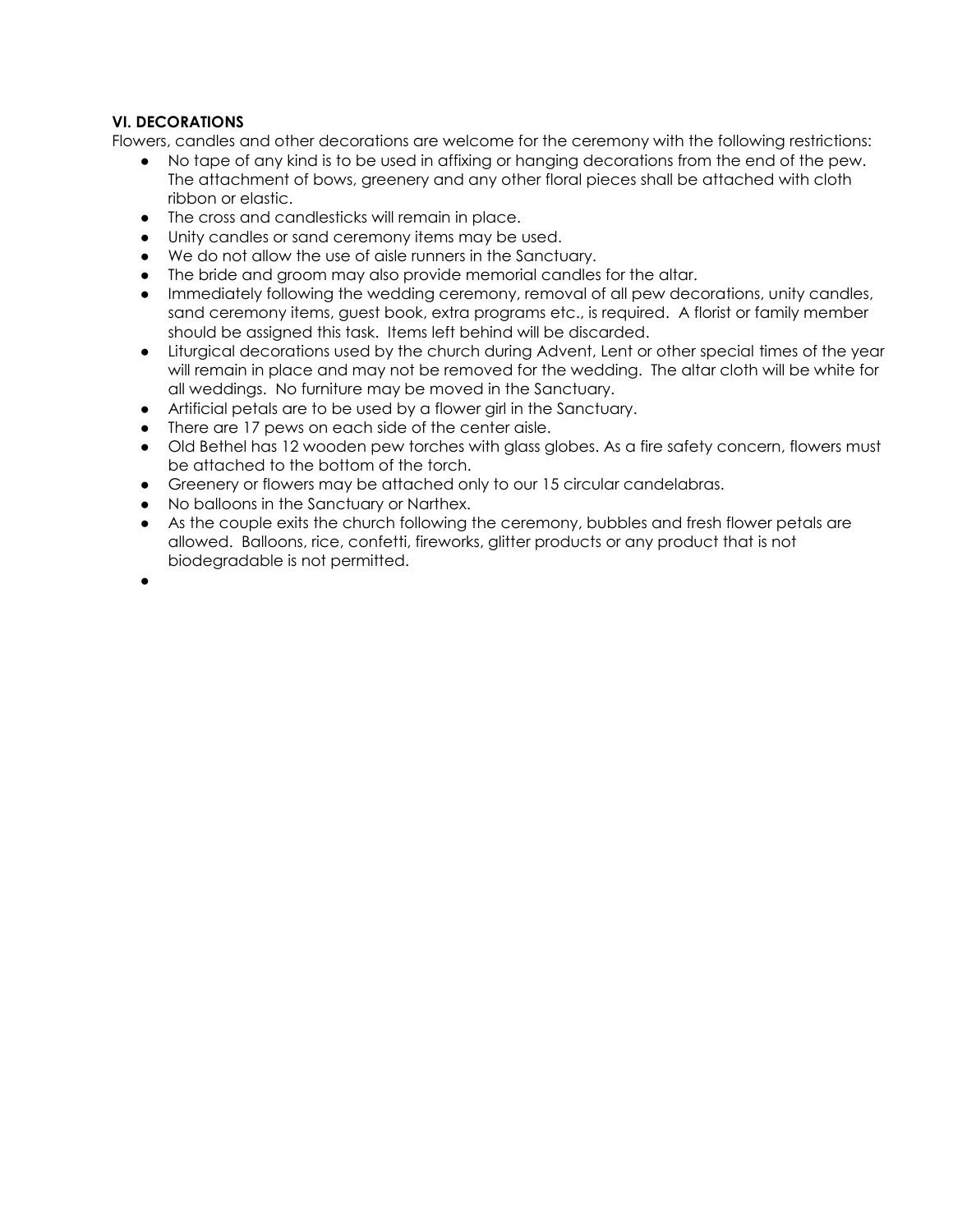#### **VII. PHOTOGRAPHY AND VIDEOGRAPHY**

#### **\*Please download and take the following information to your photographer/videographer, you are required to share these guidelines with your photographer prior to wedding.**

Photography and videography may be executed of the processional from a position no further forward than the sixth to eighth pew from the rear of the sanctuary. The simplest idea of positioning of either person is to remain behind the last pew in which guests are seated. If the photographer/videographer is experiencing the first time to shoot or record a wedding at Old Bethel, it is recommended that he/she visit the church prior to the wedding to make preparations and plan the areas where they may perform their service.

- Please advise friends and family that guests will not be allowed to stand up and take cellphone pictures during ceremony
- No photography is permitted up the steps towards the altar.
- Video-recording may be done only from the choir area or side-aisles.
- Videographers and photographer must coordinate the spaces they will be using.
- All equipment must be in place, "focused" and ready to operate at least 40 minutes prior to wedding.
- All equipment, containers, carriers, etc. must be stowed under the back pew and not block any aisle.
- The church assumes no liability for damage or loss of equipment.
- No **flash** photography may be undertaken once the processional is completed, i.e. when the bride has arrived at the stairs.
- Photographer may only shoot from the main aisle during the processional, and this will be done from behind the last row of guests. **Photographer may not remain in the main aisle during the ceremony.**
- Flash photography may resume upon the presentation of the bride and groom to the guests at the end of the service.
- If you lose a particular item, please contact the wedding coordinator to determine if it has been returned to the office.
- Both OBUMC Wedding Coordinator and officiating pastor will touch base with the photographer about these guidelines prior to wedding .
- We will be glad to cooperate and answer any questions that you might have concerning aspects of photography or videography any time before, during or after the ceremony. All questions should be directed to the wedding coordinator.
- If you can not abide by guidelines and respect sacred nature of ceremony the photographer will not be invited back.

#### **VIII. CHANGING/DRESSING ACCOMMODATIONS**

Members of the wedding party who wish to dress in wedding attire at the church are welcome to do so. The wedding coordinator will discuss with you the rooms to be used for such changing. No additional rooms are to be used except at the discretion of the wedding coordinator . The bride and bridesmaids will have access to Wesley Hall. Mirrors and a rack for hanging dresses will be provided. Groomsmen usually arrive at the church in wedding attire. If groomsmen choose to dress at the church a meeting room will be made available.

All personal belongings must be removed from the dressing areas prior to the start of the ceremony. Please place valuable items in the trunks of the vehicle which you will be using. Please designate a person not in the wedding party to remove items from the rooms. Items left in the changing rooms deemed as having no further use or purpose, will be disposed of by the custodian. Wedding party is required to tidy any areas they used, prior to start of ceremony.

#### **Old Bethel UMC CANNOT BE RESPONSIBLE FOR ANY LOST, DAMAGED OR STOLEN ITEMS.**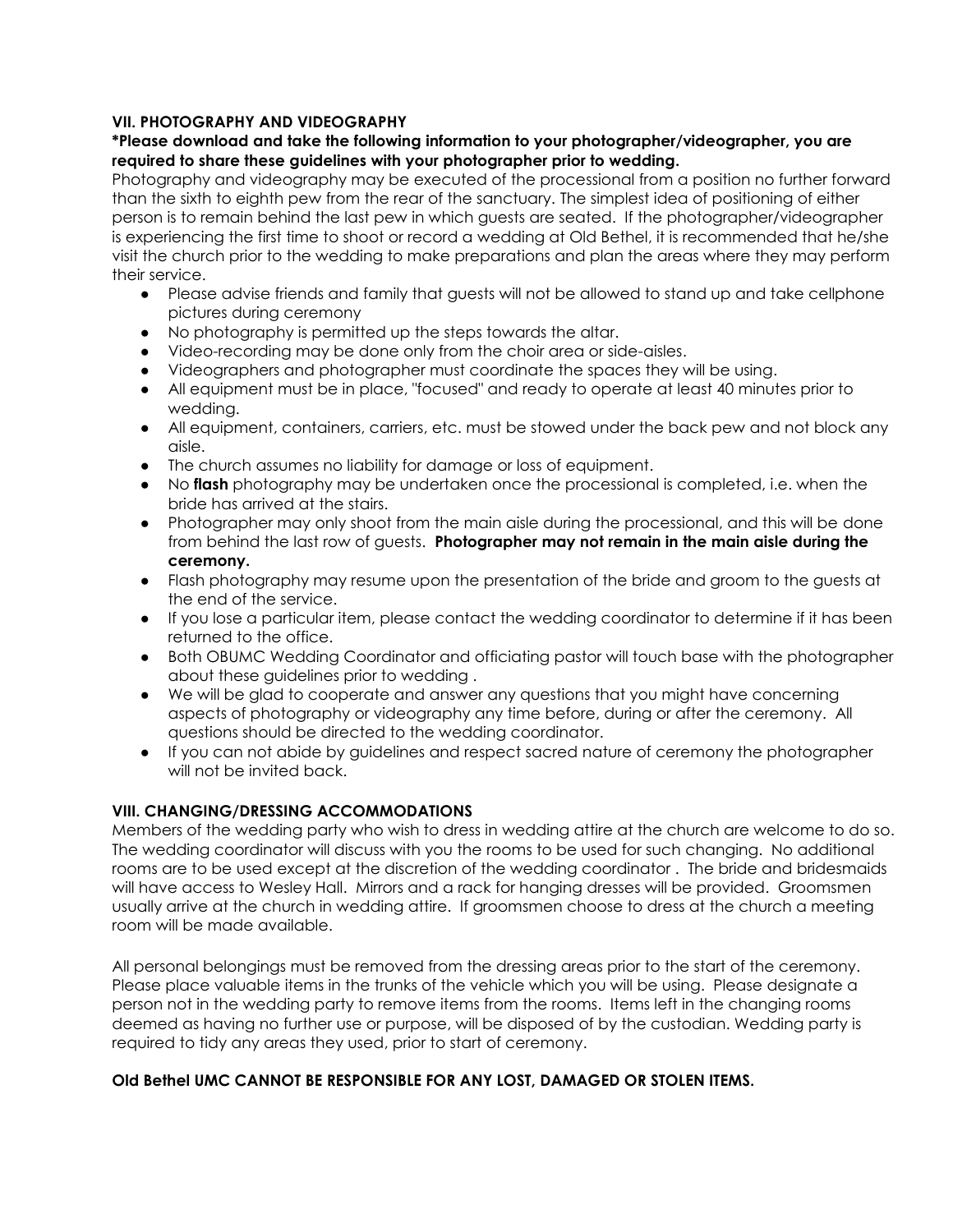#### **IX. REHEARSAL**

#### **PLEASE BE ON TIME FOR YOUR REHEARSAL!**

Rehearsals are normally scheduled at 5:30 p.m. (or earlier) the night before the wedding. If a second wedding is scheduled, that rehearsal is scheduled for 6:45 p.m.

It is encouraged that only members of the wedding party and other participants be present at the rehearsal. It is important to have all participants present. We recognize that it is a joyful time for all concerned. The rehearsal is expedited by having only the aforementioned present. We appreciate your cooperation concerning this matter.

Pre-ceremony meetings with the wedding coordinator and the officiating pastor result in the details being in place and hence are subject to only minor modifications. The officiating pastor is in charge of all aspects of the ceremony and the wedding coordinator of the church is in charge of all other aspects. All planning will be brought together in the process of the rehearsal.

On the evening of the rehearsal, you may bring with you any items that might expedite setup for the wedding, otherwise bring these on the day of the wedding, i.e. programs, decorations, unity candles, bubbles for exit etc. We ask to have programs available at the rehearsal for church personnel to aid in coordination purposes. For reasons of security and lacking appropriate storage space, we request that all wedding attire be brought or worn to the church on the day of the wedding. Please make sure all apparel changed from is removed from the dressing area to your vehicles.

#### **X. MARRIAGE LICENSE/OTHER**

- The bride and groom must meet with the wedding coordinator 1 month prior to the wedding. The "Wedding Worksheet" received from the wedding coordinator must be completed in full at the time of this meeting. The details on this worksheet will be discussed with the wedding coordinator during this meeting. Details include seating of family members, positions of wedding party at the chancel rail, unity candle procedures, music selections, dismissal of guests, and final exit of the bride and groom from the Sanctuary.
- The couple is responsible for securing the Marriage License and must bring it to the church at least 2 weeks prior to the wedding. The Marriage License will be given to the church's Administrative Assistant. The rehearsal will not take place without this document.
- Please visit this website for information regarding how, where and when to obtain your marriage license - <http://www.in.gov/judiciary/2605.htm>
- Private weddings may be requested. A date for the ceremony and the determination of the officiant will be arranged through the coordinator. No plans should be made until the preceding two items are determined. The fees assessed by the church will remain the same as presented in Part XII.

#### **XI. CANCELLATION POLICY**

It is never anticipated that there would be a cancellation of a wedding, however, it is understood that there are times when a cancellation is unavoidable. In the event that the wedding has to be cancelled a cancellation fee will apply. A cancellation 3 month or less prior to the wedding date, will result in a \$150.00 cancellation fee. A refund of all monies/deposits paid up to the date of the cancellation, less the cancellation fee, will be returned to the parties involved as directed.

## **Continue for review of Wedding Fees & Contract.**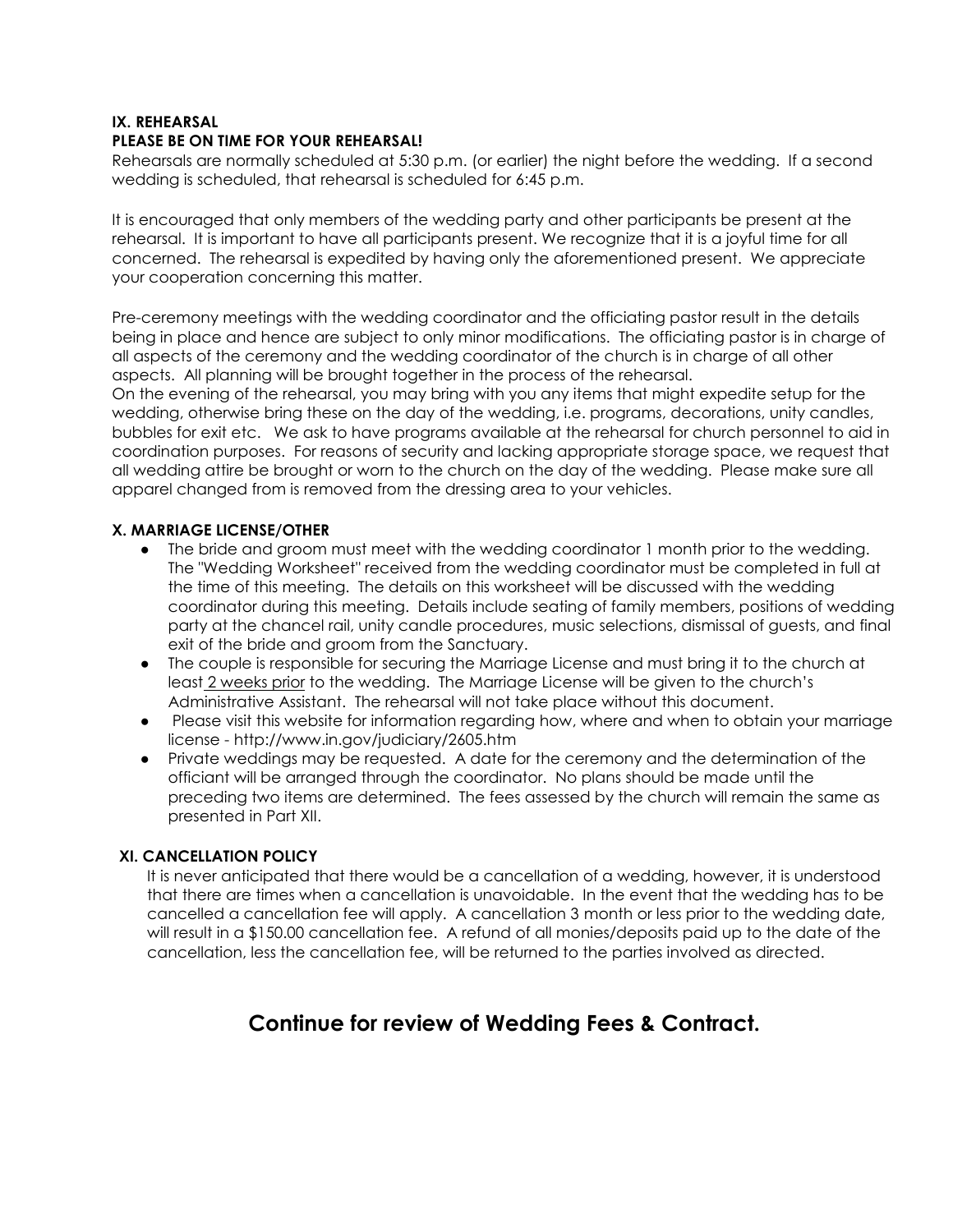#### **XII. FEES**

#### **Church fees (Non-Members):**

| <b>Initial Deposit</b>                                     |        | \$200.00 |
|------------------------------------------------------------|--------|----------|
| Use of Sanctuary or Chapel<br>Church Personnel - includes: |        | \$125.00 |
| Pastor                                                     |        | \$150.00 |
| Organist                                                   |        | \$150.00 |
| <b>Wedding Coordinator</b>                                 |        | \$150.00 |
| Custodian                                                  |        | \$75.00  |
| Sound Tech                                                 |        | \$75.00  |
|                                                            | TOTAL: | \$925.00 |

Initial deposit of \$200.00 due at time of booking church 2nd (final) payment of \$725.00 due 1-month prior to wedding

#### **Church Member Rates (Member rates apply to members who are currently active):**

| <b>Initial Deposit</b>       |        | \$175.00 |
|------------------------------|--------|----------|
| Church Personnel - includes: |        |          |
| Organist                     |        | \$150.00 |
| <b>Wedding Coordinator</b>   |        | \$150.00 |
| Custodian                    |        | \$75.00  |
| Sound Tech                   |        | \$75.00  |
|                              | TOTAL: | \$625.00 |

Initial deposit of \$175.00 due at time of booking church 2nd (final) payment of \$450.00 due 1-month prior to wedding

Please make checks out to Old Bethel UMC. Checks, **along with signed Wedding Contract,** can be dropped off at the church office or mailed directly to the church. Sorry, we do not accept credit cards.

Required Premarital Counseling **\$35 for inventory assessment** 

\$65 per session x 4

\*Counseling fees to be paid directly to counselor by both members and non-members.

### **Wedding Contract must be signed and submitted at time of booking.**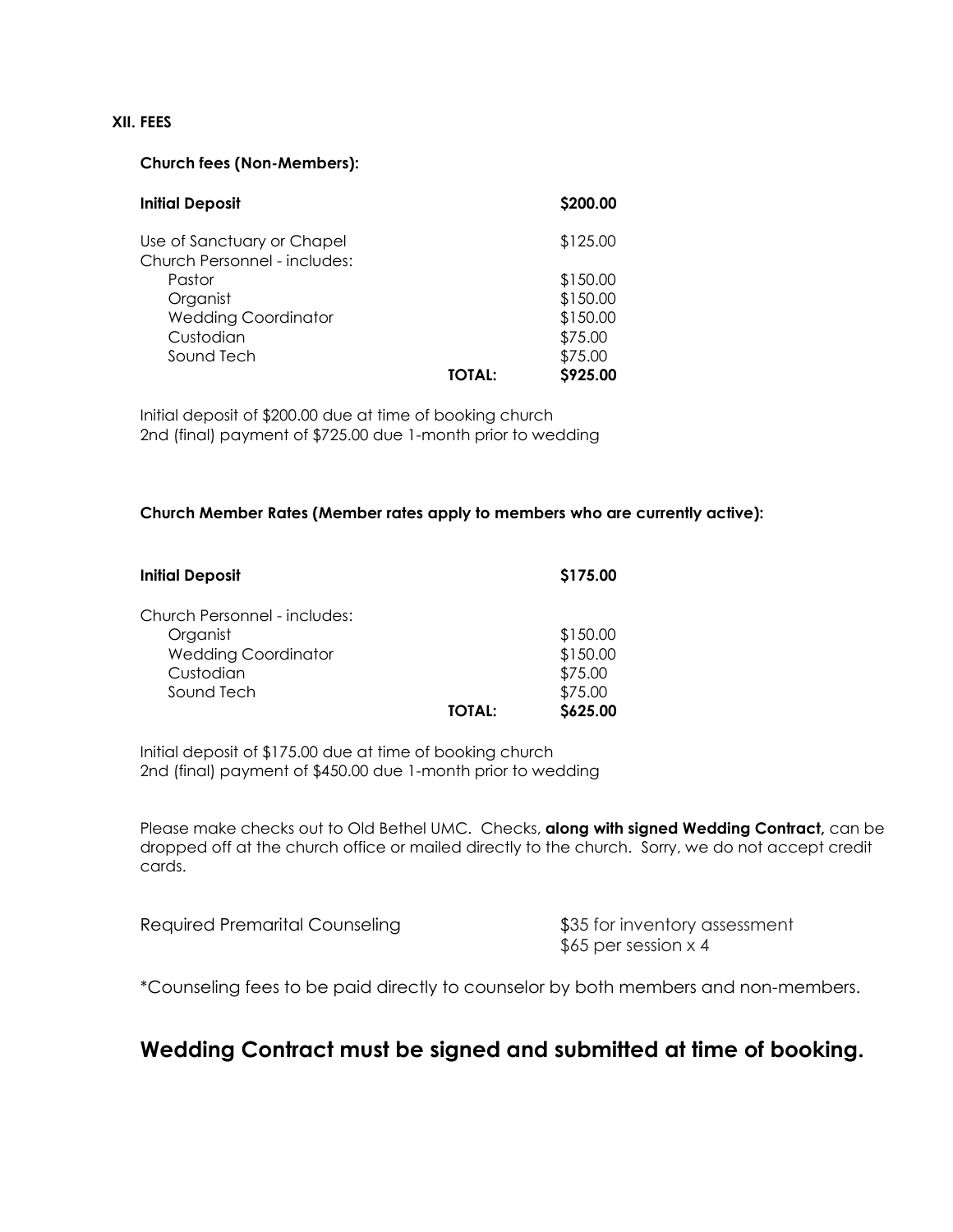# **Wedding Contract**

Lessee shall defend, indemnify, and hold harmless Old Bethel UMC, its employees and volunteers from and against any and all damages, claims, suits, actions, or liabilities for or by any injury or death of any person, or for loss or damage to Lessee's property, which arises out of Lessee's use of Premises, or from the conduct of Lessee's business, or from any activity, work or thing done, permitted, or suffered by Lessee and/or Lessee's guest in or about the Premises, except only such injury or damage as shall have been occasioned by the sole negligence of Old Bethel UMC.

# **We have read the Old Bethel United Methodist Church Wedding Policy and agree to the fees and guidelines set forth in this contract.**

| Signatures:                           |                      |
|---------------------------------------|----------------------|
|                                       | Date: ______________ |
|                                       | Date: ______________ |
|                                       |                      |
| Date Received: <u>_______________</u> |                      |